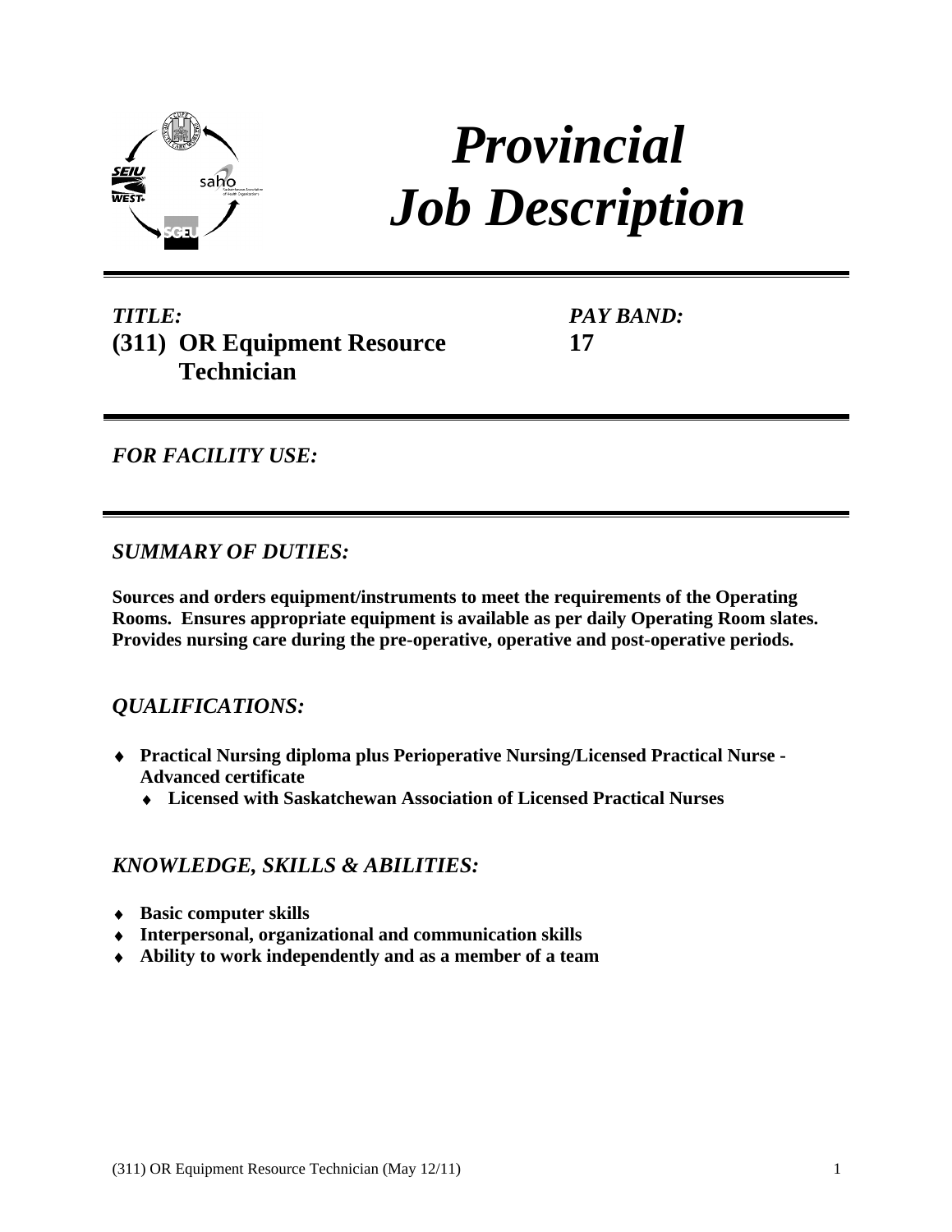# *EXPERIENCE:*

**Previous:****Thirty (30) months previous experience working as an Operating Room Technician/LPN.**

## *KEY ACTIVITIES:*

#### **A. Maintaining Operating Room Supplies**

- **Coordinates stocking of Operating Room Sterile Supply case carts.**
- **Ensures consignment items are replaced/tracked.**
- **Ensures appropriate inventory and records orders for Operating Rooms (e.g., ordering screws, plates, drill bits).**
- **Troubleshoots and monitors equipment/instruments for damage.**
- **Arranges for repair or replacement of equipment/instruments.**

#### **B. Preparation for Surgical Procedures**

- **Checks Operating Room slate to ensure required equipment is available.**
- **Advises appropriate staff of conflicting equipment needs.**
- **Arranges borrowing/lending of equipment between facilities.**
- **Communicates with surgeons and keeps records regarding special equipment and instrument requirements, patient-specific instrumentation and prostheses.**
- **Orders instrumentation/equipment from out-of-province sources, on short notice, where required.**
- **Assembles new instrument sets.**
- **Troubleshoots and finds solutions to Operating Room problems (e.g., equipment problems, changes during surgical procedure, shortage of instruments).**
- **Liaises with OR Scheduling and Materials Management departments to ensure applicable equipment/instruments are available for the Operating Rooms.**

#### **C. Researching Equipment / Instruments**

- **Researches and prices new products/equipment.**
- **Liaises with sales representatives to keep abreast of new products/equipment/ instrument sets.**
- **Assists in application for Capital Budget Funding, where required by the job.**
- **Participates in various committees related to equipment/instruments.**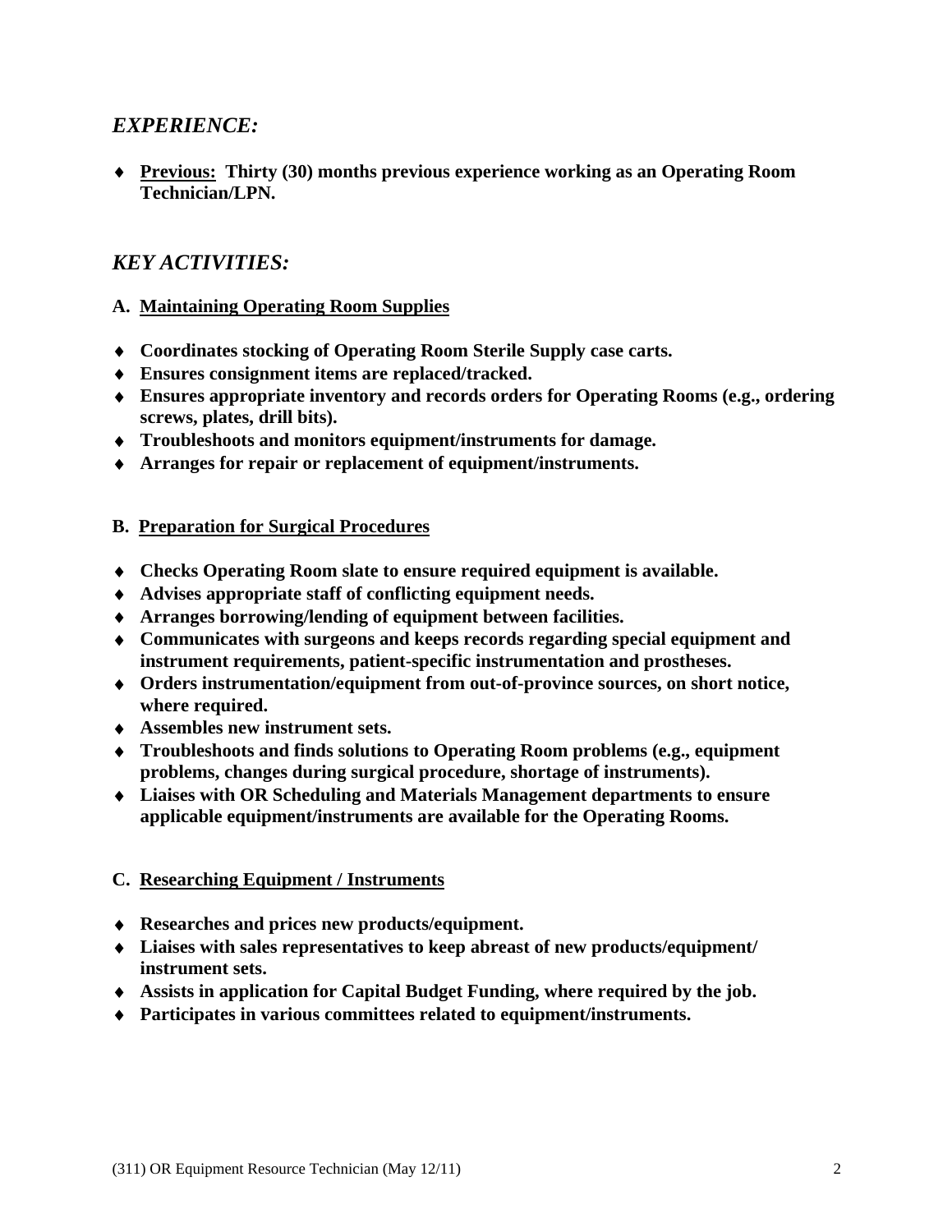### **D. Education**

- **Assists with in-service training programs regarding new equipment/procedures and new products.**
- **Assists with developing new equipment procedures.**
- **Assists with maintenance of procedure manuals.**
- **Functions as an information resource for case/supply carts regarding items needed for surgeries and surgeon preferences.**

- **E. <u>Scrub Role</u><br>♦ Carries out appropriate scrub procedures.**
- **Prepares the room, supplies, instrumentation/equipment and medications for the specific operative procedure.**
- **Maintains sterile technique/field when preparing for and during the operative procedure.**
- **Ensures and organizes surgeon s instruments, supplies and medications.**
- **Ensures case cart is complete and in functioning condition.**
- **Carries out safety checks (e.g., patient consent/identification, allergies, site of surgery).**
- **Prepares patient for surgery (e.g., drapes).**
- **Ensures accurate counts of equipment (e.g., instruments, sponges, sharps) prior to, during and after surgery.**
- **Communicates adverse events during surgery and takes appropriate action(s).**
- **Assists with surgery and anticipates the needs of the surgeon (e.g., holds retractors, cuts sutures, cauterizes, irrigates, applies dressings, secures drain sites).**
- **Observes and monitors patient condition throughout surgery.**

#### **F. Circulating / Anesthetic Role**

- **Prepares the room, supplies, instrumentation/equipment and medications for the specific operative procedure.**
- **Notifies/coordinates any personnel/equipment that may be required for case (e.g., assistants, x-ray).**
- **Receives, transports, checks and prepares/positions patients for surgical procedures.**
- **Carries out safety checks and communicates information to appropriate personnel (e.g., patient consent/identification, allergies, site of surgery).**
- **Opens sterile bundles for the scrub nurse.**
- **Sets up/connects accessory equipment to the patient (e.g., tourniquet, cautery and irrigation, blood pressure cuff, monitor leads).**
- **Obtains medications for surgical staff and ensures accurate accounting (e.g., narcotics).**
- **Documents specimens, counts of equipment (e.g., instruments, sponges, sharps) and medications used to operative site.**
- **Observes, monitors and documents patient condition throughout surgery.**